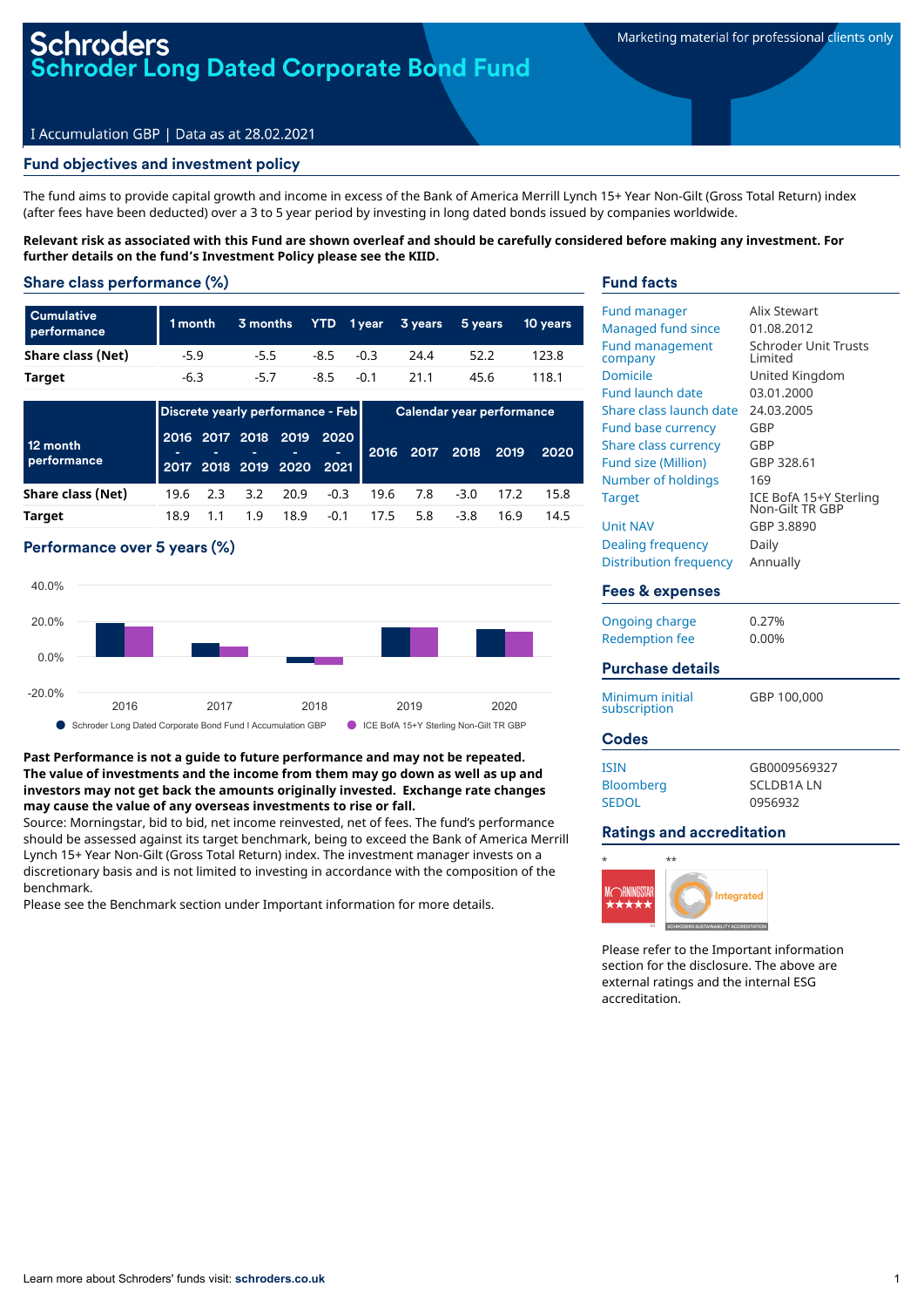I Accumulation GBP | Data as at 28.02.2021

## 5 year return of GBP 10,000



### **Past Performance is not a guide to future performance and may not be repeated. The value of investments and the income from them may go down as well as up and investors may not get back the amounts originally invested. Exchange rate changes may cause the value of any overseas investments to rise or fall.**

The chart is for illustrative purposes only and does not reflect an actual return on any investment.

Returns are calculated bid to bid (which means performance does not include the effect of any initial charges), net income reinvested, net of fees.

### Risk considerations

**Interest rate risk:** The fund may lose value as a direct result of interest rate changes. **Credit risk:** A decline in the financial health of an issuer could cause the value of its bonds to fall or become worthless.

**Currency risk:** The fund may lose value as a result of movements in foreign exchange rates. **Derivatives risk:** A derivative may not perform as expected, may create losses greater than the cost of the derivative and may result in losses to the fund. The fund may also materially invest in derivatives including using short selling and leverage techniques with the aim of making a return. When the value of an asset changes, the value of a derivative based on that asset may change to a much greater extent. This may result in greater losses than investing in the underlying asset.

**High yield bond risk:** High yield bonds (normally lower rated or unrated) generally carry greater market, credit and liquidity risk.

**Liquidity risk:** In difficult market conditions, the fund may not be able to sell a security for full value or at all. This could affect performance and could cause the fund to defer or suspend redemptions of its shares.

**Operational risk:** Operational processes, including those related to the safekeeping of assets, may fail. This may result in losses to the fund.

**Performance risk:** Investment objectives express an intended result but there is no guarantee that such a result will be achieved. Depending on market conditions and the macro economic environment, investment objectives may become more difficult to achieve. **IBOR:** The transition of the financial markets away from the use of interbank offered rates (IBORs) to alternative reference rates may impact the valuation of certain holdings and disrupt liquidity in certain instruments. This may impact the investment performance of the fund.

### Synthetic risk & reward indicator (SRRI)

| <b>LOWER RISK</b>        |  |  |  | <b>HIGHER RISK</b>        |  |  |  |  |
|--------------------------|--|--|--|---------------------------|--|--|--|--|
| Potentially lower reward |  |  |  | Potentially higher reward |  |  |  |  |
|                          |  |  |  |                           |  |  |  |  |

The risk category was calculated using historical performance data and may not be a reliable indicator of the fund's future risk profile.The fund's risk category is not guaranteed to remain fixed and may change over time. A fund in the lowest category does not mean a risk-free investment. A fund is in categories 1 to 3 where it can take lower risks in search of potentially lower rewards and its price may rise and fall accordingly. A fund is in categories 4 to 7 where it can take higher risks in search of potentially higher rewards and its price may rise and fall accordingly.

### Risk statistics & financial ratios

|                                      | <b>Fund</b> | <b>Target</b> |
|--------------------------------------|-------------|---------------|
| Annual volatility (%)<br>(3y)        | 10.6        | 11.4          |
| <b>Effective duration</b><br>(years) | 15.7        |               |
| Current yield (%)                    | 3.2         |               |
| <b>Yield to maturity</b>             | 3.2         |               |

Source: Morningstar. The above ratios are based on bid to bid price based performance data. Please note this is an accumulation share class and as such the investor will not receive an income distribution. Any income will be reinvested into the fund.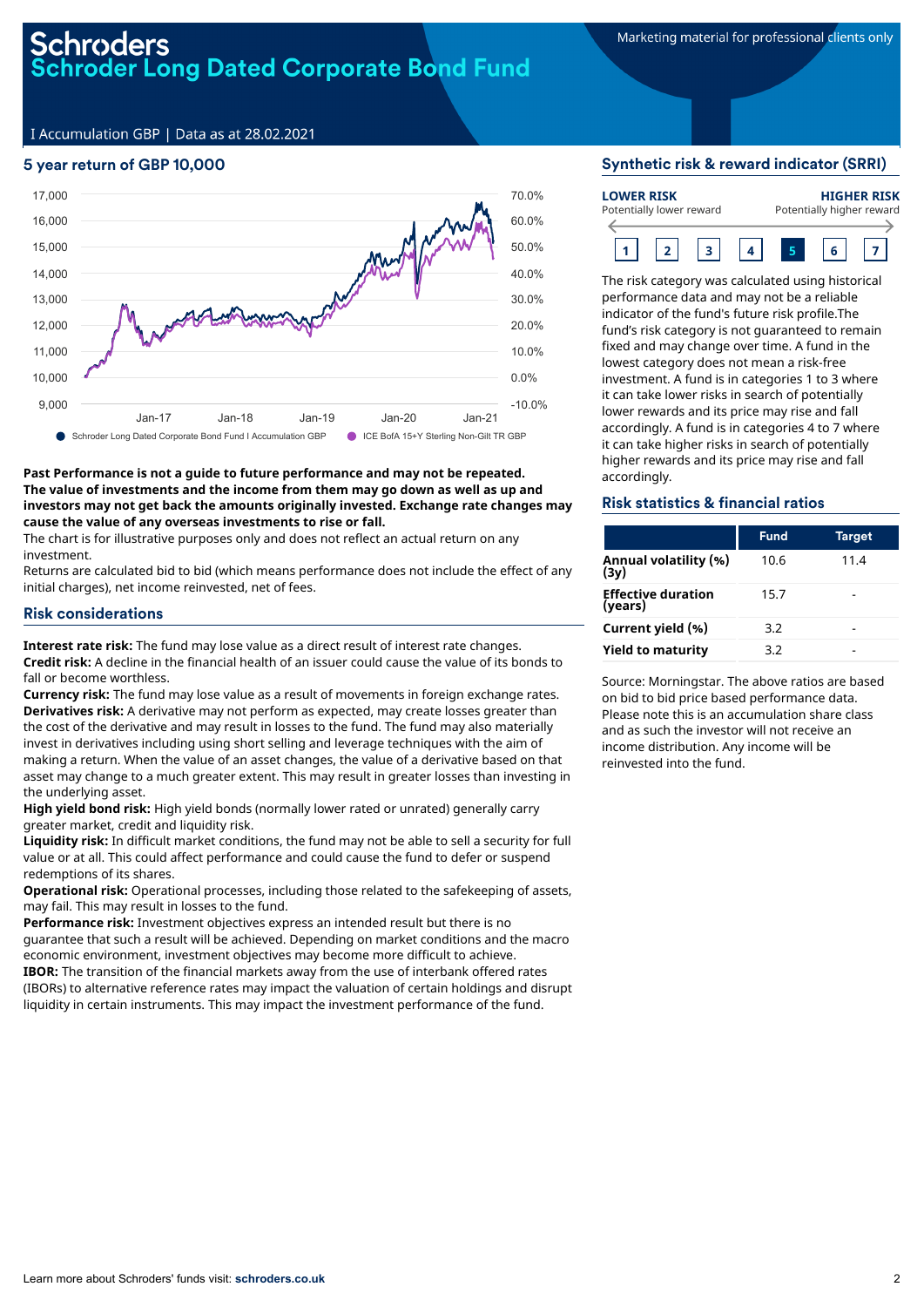# **Schroders Schroder Long Dated Corporate Bond Fund**

## I Accumulation GBP | Data as at 28.02.2021

## Asset allocation

Target refers to the Benchmark listed in the Fund facts section and described under the Share class performance section on page 1. Source: Schroders. Top holdings and asset allocation are at fund level.

## Sector (%)





## Geographical Breakdown (%)



## Top 10 holdings (%)

| <b>Holding name</b>                                                 | %   |
|---------------------------------------------------------------------|-----|
| ENEL FINANCE INTERNATIONAL NV 5.7500 14/09/2040                     | 2.4 |
| ELECTRICITE DE FRANCE SA 5.5000 17/10/2041                          | 2.3 |
| FUROPFAN INVESTMENT BANK 4.6250 12/10/2054                          | 2.3 |
| TESCO PROPERTY FIN 6 PLC 5.4111 13/07/2044 REGS                     | 1.9 |
| LONDON AND QUADRANT HOUSING TRUST LIMITED<br>3.1250 31/12/2053 RFGS | 1.8 |
| WM TREASURY 2 PLC 3.2500 20/10/2048 REGS                            | 1.8 |
| TESCO PROPERTY FIN 4 PLC 5.8006 13/10/2040 - REGS                   | 1.7 |
| CATALYST HOUSING LTD 3.1250 31/10/2047 REGS                         | 1.6 |
| GDF SUEZ 5,0000 01/10/2060                                          | 1.6 |
| LLOYDS TSB BANK PLC 6.5000 17/09/2040                               | 1.5 |

## Region (%)